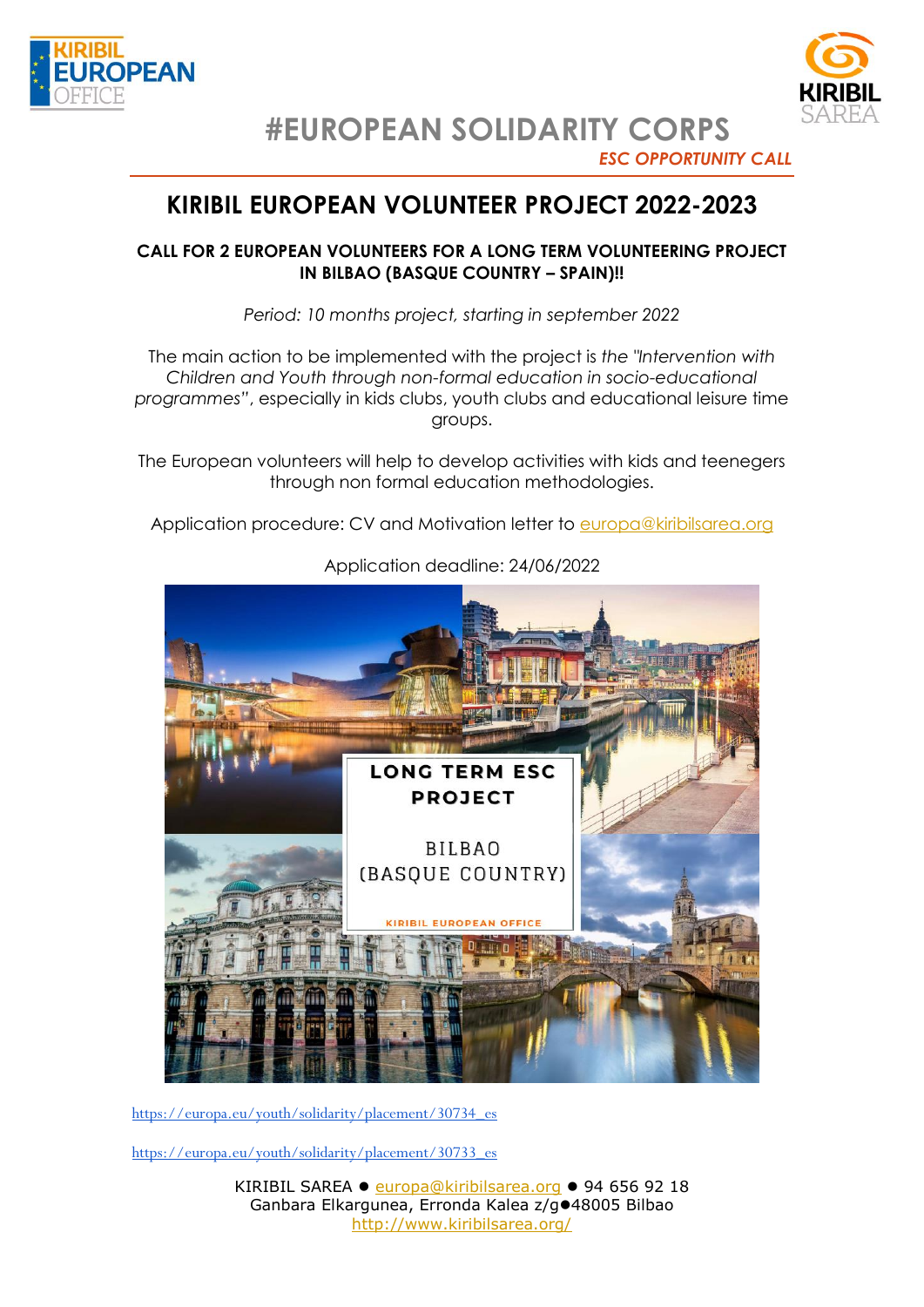



Kiribil Sarea is looking for 2 young people interested in take part in an European volunteer project for 10 months in Bilbao in the Basque Country (Spain).

These volunteers will help in the dynamization and implementation of activities for children and young people using non-formal education and educational leisure time.

The main action to be implemented with the project is the *"Intervention with Children and Youth through non-formal education in socio-educational programmes*, especially in toy libraries, youth clubs and educational leisure time groups.

The main functions and tasks linked to the development of these actions will be the following:

#### **√ Programs with Children (between 5 and 11 years old) and Teenegers (between 12 and 17 years old):**

- Design and planning of socio-educational activities
- Development of the activities, (based on non-formal education and Educational Leisure
- Direct intervention with children & teenegers
- Evaluation of activities and programs

#### **√ School reinforcement programs (12-16 years)**

- Help with homework and study habits of unprotected adolescents
- Reading reinforcement with teenagers

#### **√ Special programs:**

- Activities with Eskaut Groups
- Day trips (mountains, villages, special activities)
- Special activities for cultural celebrations, (Christmas, anniversaries, city festival, etc...)

#### **√ Share the ESC among the young people:**

- Help in the diffusion of the ESC, (online campaign, workshops, meetings…)

- Collaborate to create materials to spread the ESC program

- Create material in order to explain your personal experience with the ESC

With this project "Kiribil european volunteer project" intend that the 2 volunteers improve their personal skills, expand their knowledge and abilities to energize projects and activities with children and youth, through non-formal education, as well as the design, management and evaluation this kind of activities.

It is also an opportunity to improve their cultural and linguistic skills, and other opportunities that arise in the field of community, social intervention or with other volunteers.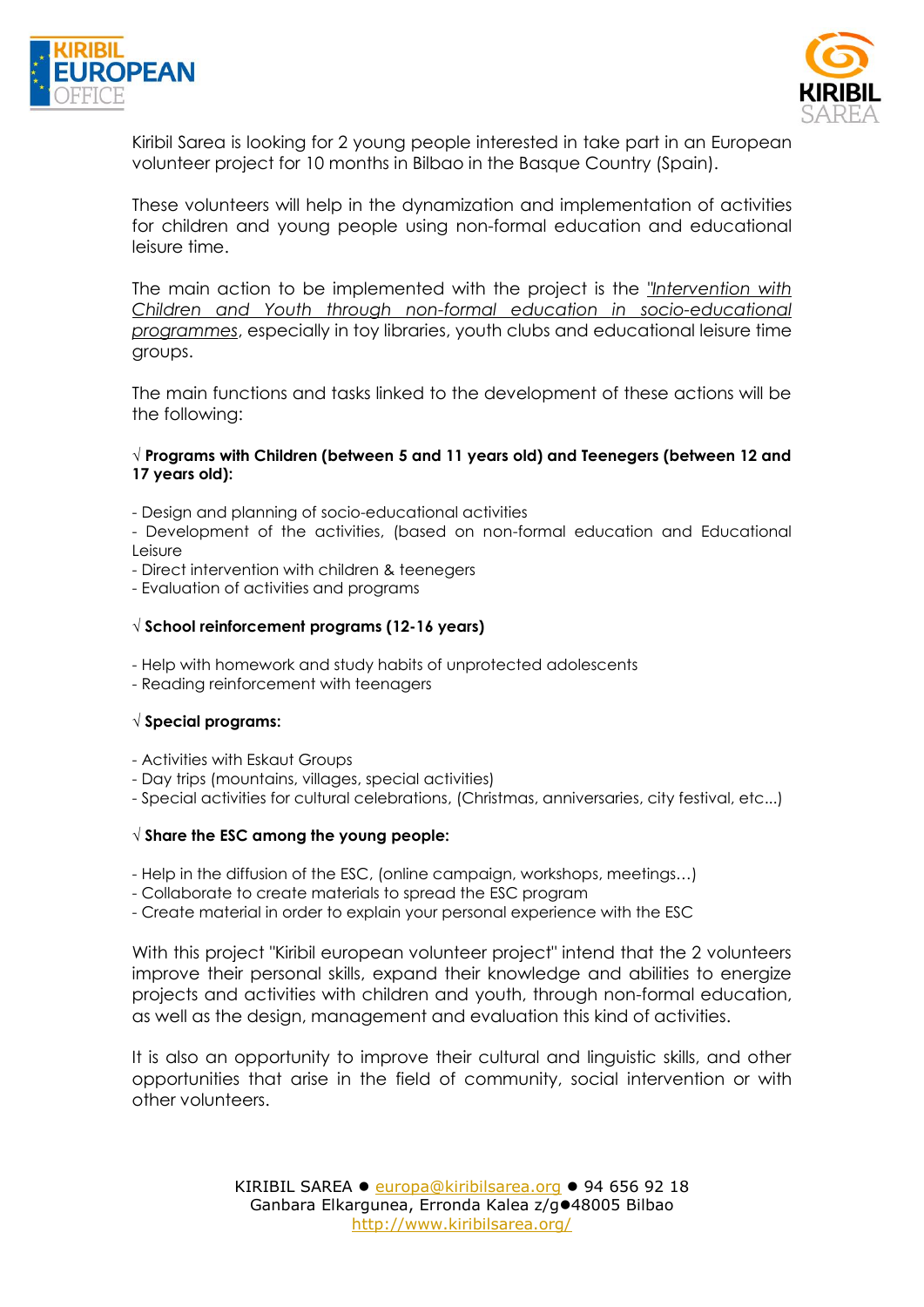



Kiribil Sarea will provide to the European Volunteers:

### *ACCOMMODATION*

The volunteers will be accommodated in a shared flat together with other European volunteers. In this flat every volunteer will have a private room but will share a bathroom, kitchen and living room with the other volunteers. This accommodation has Wi-Fi, heating, TV, full kitchen and is located near the metro, various city bus stops and health center.

## *LOCAL TRANSPORT*

Volunteers will be provided with a public transport card, charged with a monthly pass to use the metro.

Volunteers could also use the electric bicycles of the municipal service for free.

#### *POCKET MONEY*

The organization will do a Bank transfer with the "pocket money" (150€ per month) at the beginning of each month during the experience.

#### *FOOD AND MEALS*

The organization will transfer the money (150€/month) for buying their own food and meals at the beginning of each month during the experience. The European Volunteers will be in charge of administrate this money, buy and cook their meals.

#### *TRAINING ON ARRIVAL*

The 4 first days after the arrival to Bilbao (Basque Country-Spain) the Tutor and the Coordinators of the projects will help the new European volunteers with the new city, culture, administrative stuff, ...

#### *TRAINING WITH THE SPANISH AGENCY*

During the first month the European volunteers will take part in the 4 full days training event developed by the Spanish National Agency with the other new volunteers in Spain. This training event will be developed in another Spanish region.

#### *ONLINE LINGUSTIC SUPPORT*

The European volunteers will have access during their experience to OLS, the EU virtual tool in order to learn and improve their Spanish skills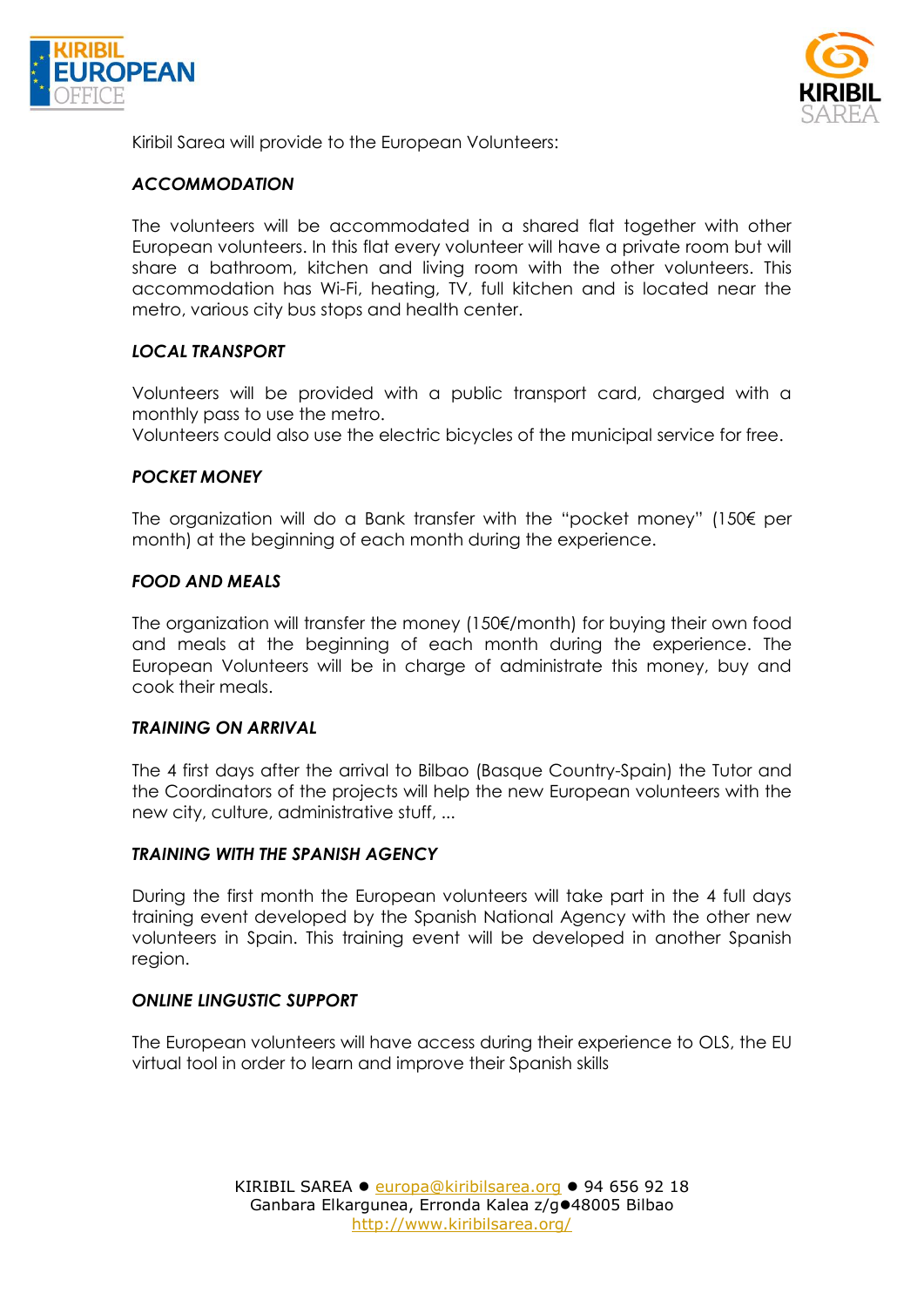



## **INTRO ABOUT KIRIBIL:**

**<http://www.kiribilsarea.org/> <https://kiribileuropa.org/>**

Kiribil Sarea is a network of nonprofit institutions of local social initiatives, working for community empowerment through socio-educational programs at local level.

In total we are a network of 9 entities that manage more than 30 projects with over 150 volunteers and 44 paid professionals with different dedications.

Our target groups are:

--Kids and young people (from 6 to 18 years old) --Youth leaders (professionals and volunteers)

We set up as a network for:

- Facilitate coordination between the partners,
- To accompany educators, both professional and voluntary, in their work and in their personal and profesional career development,
- Promote our socioeducative model, which born from the leisure time and non-formal education,
- Provide support for improved management of the partners and
- Develop programs and projects jointly, adressed to kids, teenagers, families and communities.

In addition, we develop all our actions with multidisciplinary teams, made up of volunteers and professionals.

The 9 local youth organization members of Kiribil Network are:

- o *Ainara Aisi Taldea:*
- o *Aisibizia Elkartea*
- o *Argizai Eskaut Taldea*
- o *Aurrerantz:*
- o *Ausartzen Elkartea*
- o *Gozaldi Gazte Elkartea*
- o *Harribide Fundazioa*
- o *Portugaleteko Aisialdi Sarea*
- o *Umeak Kalean*

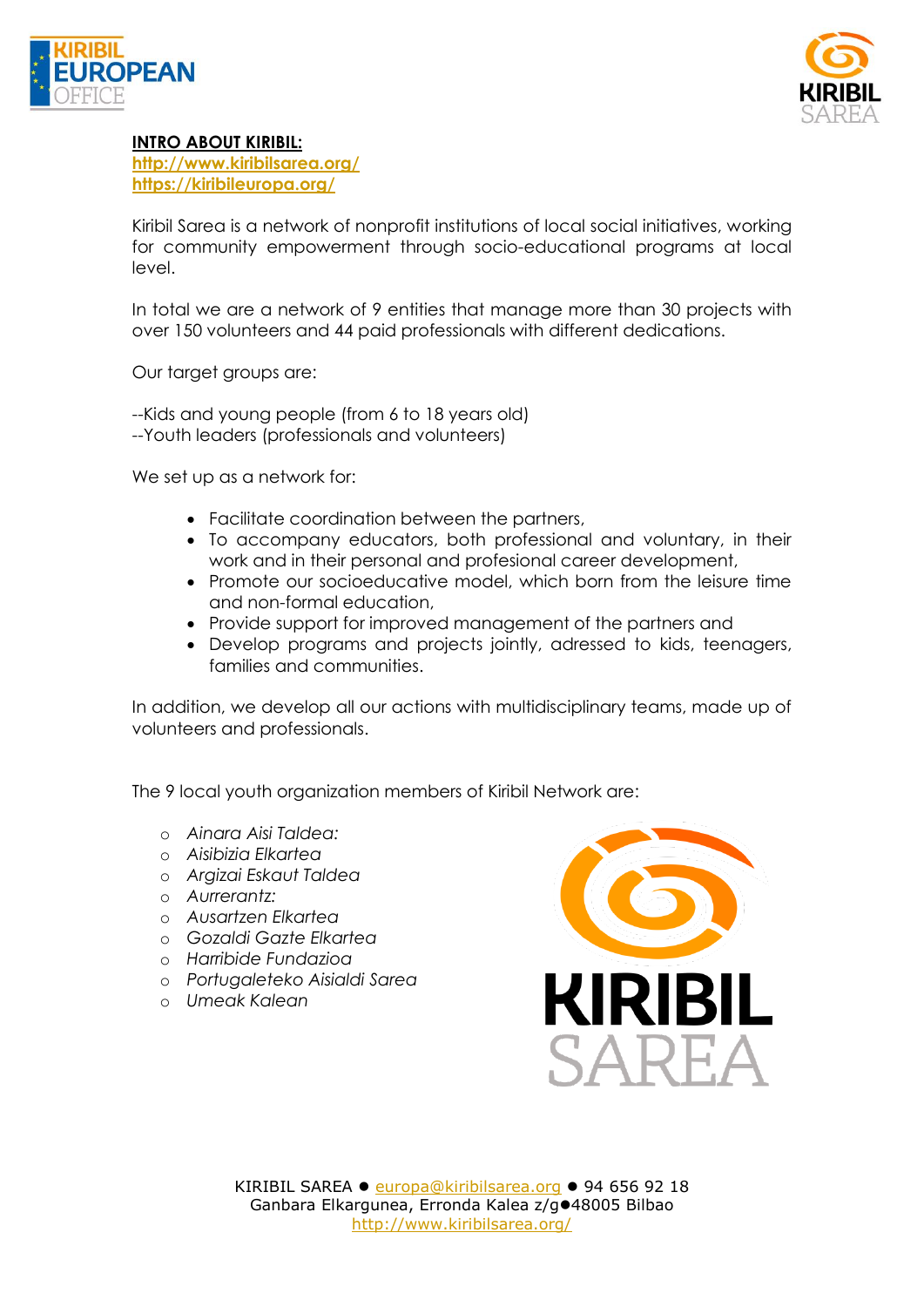



## *City: BILBAO*

*<http://www.bilbaoturismo.net/BilbaoTurismo/es/turistas>*

In the past few decades, Bilbao underwent a radical transformation, turning into one of the most innovative and cosmopolitan cities in Europe.

In the city centre, traditional architecture meets avant-garde design in perfect harmony – a model that has travelled to other cities around the world.

The estuary of the river Nervión is the city's backbone. On its banks you will find some of the icons of Bilbao's industrial past and futuristic present: the Bizkaia Bridge in Portugalete, the stately mansions in Getxo, the port in Santurtzi, and others.

Bilbao is the core of a metropolitan area with more than one million inhabitants. Since its foundation, more than 700 years ago, it has been the fundamental factor and the main socio-economic axis around which the Bizkaia region has set its modernization process in motion.



KIRIBIL SAREA · [europa@kiribilsarea.org](mailto:europa@kiribilsarea.org) · 94 656 92 18 Ganbara Elkargunea, Erronda Kalea z/g<sup>o48005</sup> Bilbao <http://www.kiribilsarea.org/>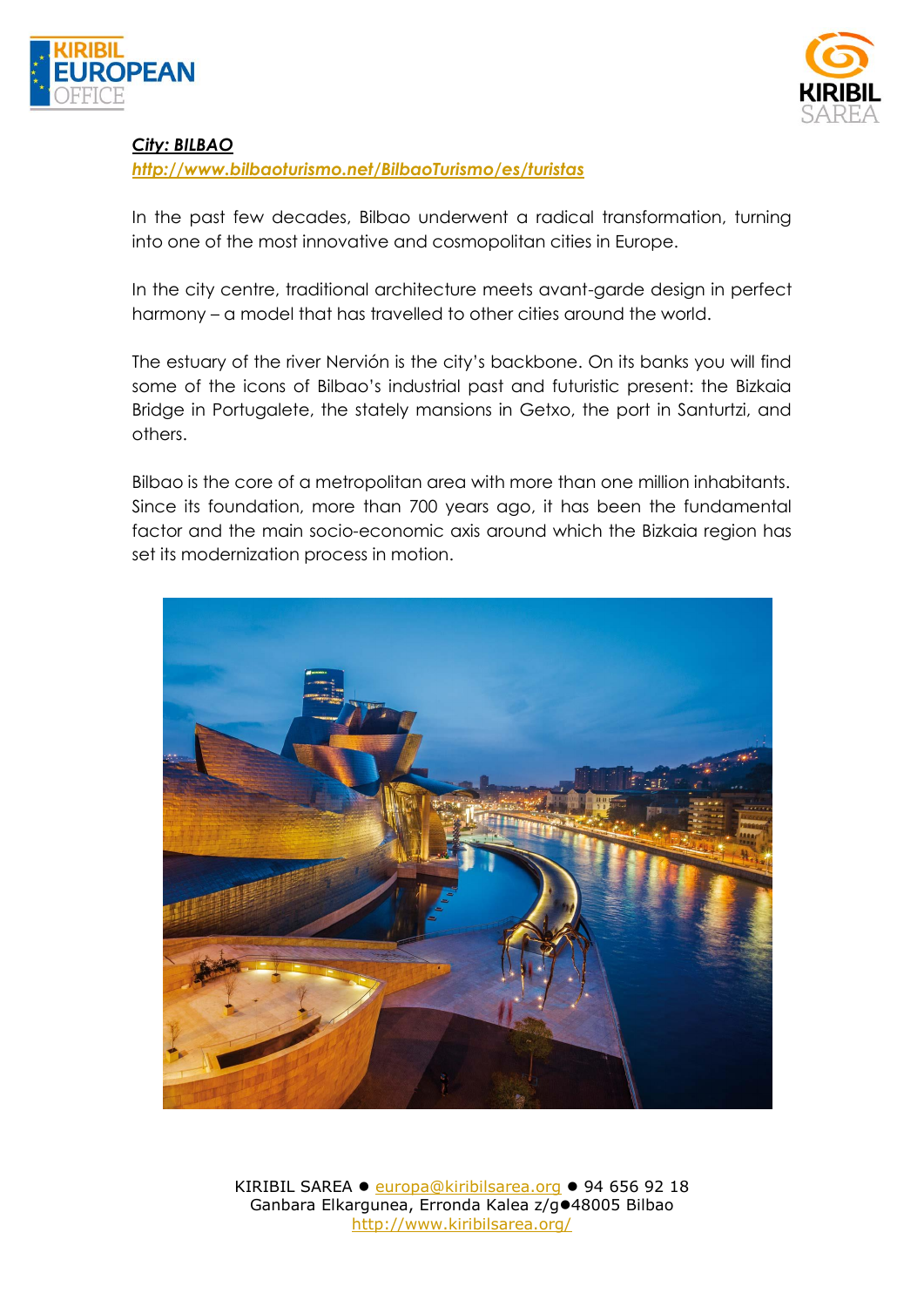



## *Region: BISCAY*

*<http://www.visitbiscay.eus/es/inicio>*

It is located in the Basque Country. Its capital, Bilbao, has become a symbol of modern architecture thanks to its avant-garde buildings such as the Guggenheim Bilbao Museum.

Biscay is the most densely populated province in the Basque Country, and has both cities and rural areas which conserve the full flavour of country living. There are also towns in the interior, which are well worth visiting, such as Durango, Orduña or Gernika. Its 150 kilometers of coastline have everything from beaches with golden sand, to cliffs and charming fishing villages.

The coast is also where visitors will find the Hanging Bridge of Vizcaya, awarded the World Heritage designation by the UNESCO, as well as idyllic spaces such as San Juan de Gaztelugatxe and the Urdaibai Biosphere Reserve.

The local gastronomy is strongly influenced by its proximity to the sea. Particular delicacies include the "pintxos" (delicious miniature dishes) and recipes such as cod *à la vizcaína* or grilled butterflied sea bream.



## *Basque Country (Identity):*

Basque people have strong ties to the land and the sea – the two elements that have forged their unique identity, based on strongly held customs and traditions, an out-of-this-world cuisine, a series of traditional rural sports and the rhythm of folk dance and music.